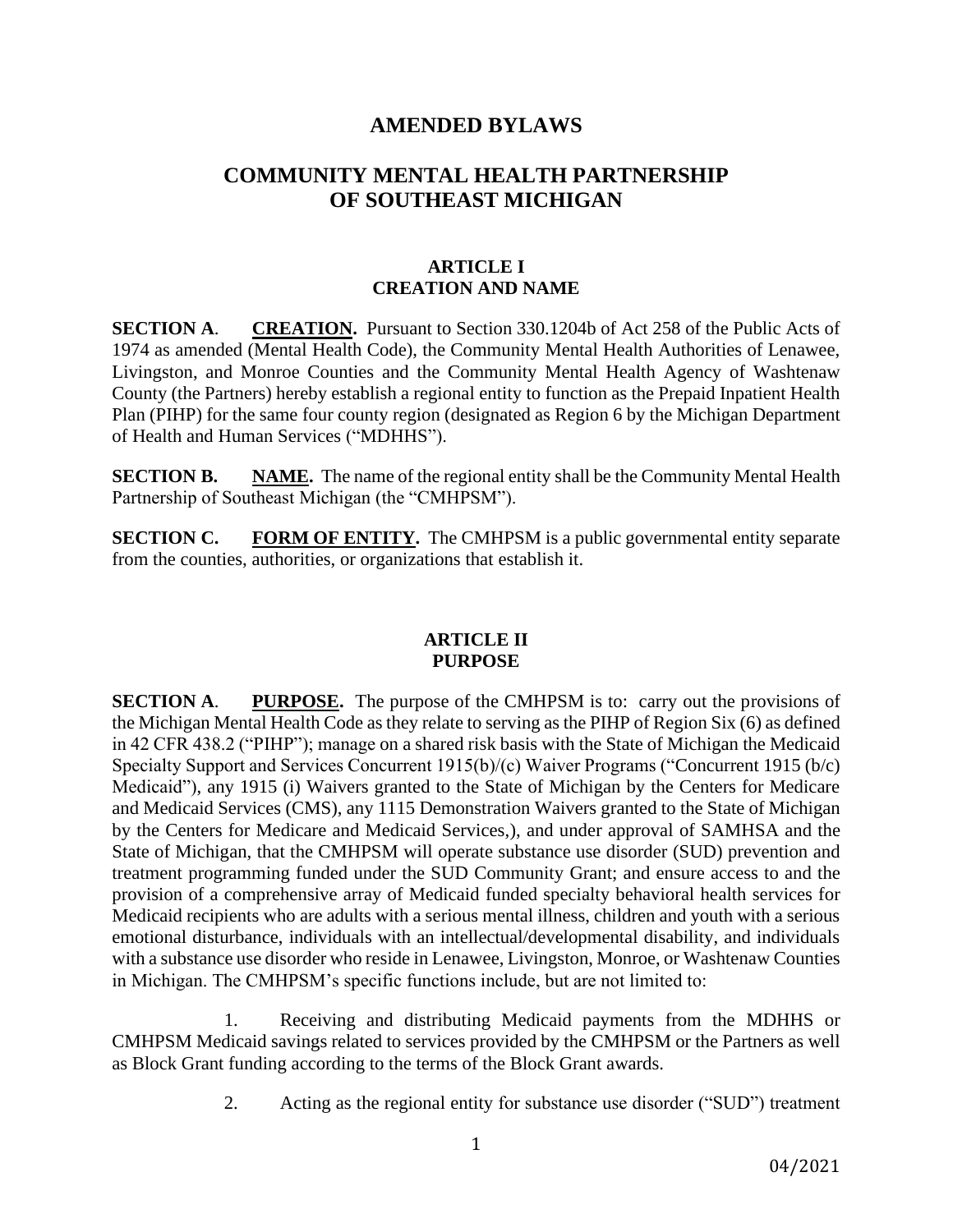programs administered by the Partners and otherwise provided within the designated service areas of the CMHPSM.

#### **ARTICLE III CMHPSM POWERS**

**SECTION A**. **GENERAL POWERS.** Except as otherwise provided in these Bylaws including without limitation Article IV, Section D, the CMHPSM possesses all the powers provided in MCL § 330.1204b(2), including but not limited to:

1. The power, privilege, or authority that the Partners share in common and may exercise separately under the Mental Health Code, as specified in these Bylaws;

2. The power to contract with the State to serve as the PIHP for the designated service areas of the Partners;

3. The power to accept funds, grants, gifts, or services from the federal government or a federal agency, from the state or a state department, agency, instrumentality, or from a political subdivision, or any other governmental unit, whether or not that governmental unit participates in the CMHPSM, and from a private or civic source;

4. The power to enter into a contract with a Partner for any service to be performed for, by, or from the Partner;

5. The power to create a risk pool and take other action as necessary to reduce the risk that the Partners would otherwise bear individually;

6. The power to calculate, assess, and collect from the Partners payments or withholds attributable to their designated share of the CMHPSM's costs and expenses; and

7. The power to contract with State, federal, local and/or commercial entities.

**SECTION B:** CMHPSM ACTIONS. The manner by which the CMHPSM's purposes will be accomplished and powers will be exercised shall be through the actions of the Partners as provided in Article IV and through the actions of the Board as set forth in these Bylaws or as delegated by the Board to officers, committees or other agents.

**SECTION C. COMPLIANCE WITH LAWS.** The CMHPSM and its Partners, Board, officers and staff shall fully comply with all applicable laws, regulations and rules, including without limitation 1976 P.A. 267 (the "Open Meetings Act") and 1976 P.A. 422 (the "Freedom of Information Act"). The CMHPSM shall develop compliance policies and procedures. In the event that any noncompliance is found, immediate corrective action, as defined in the Operating Agreement, shall be taken by the appropriate source to ensure compliance.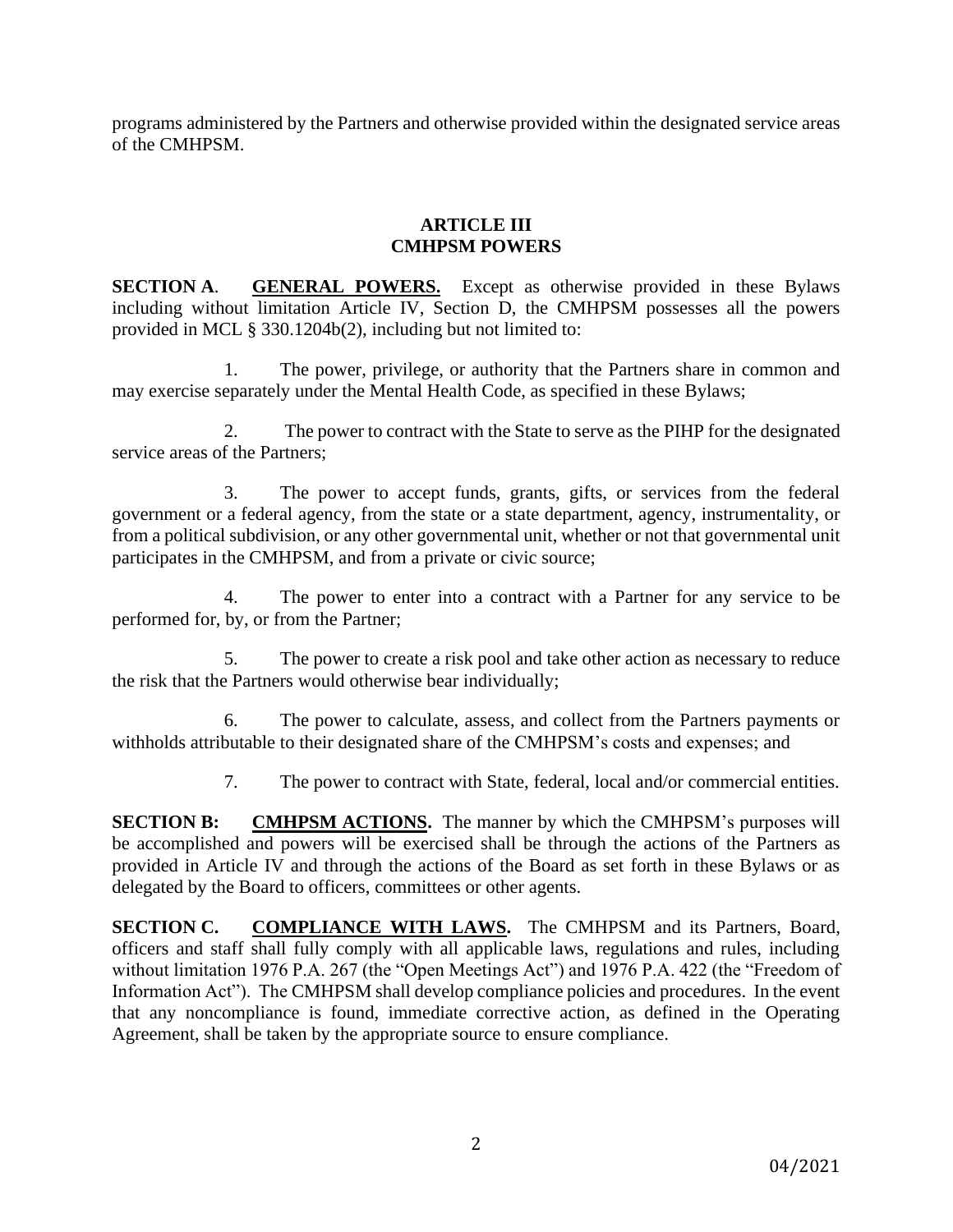#### **ARTICLE IV THE PARTNERS**

**SECTION A: PARTNERS.** The Partners shall be those Community Mental Health Service Programs (CMHSP's) that have adopted these Bylaws.

**SECTION B. STATUS.** The Partners forming the CMHPSM remain separate legal governmental entities and retain all the power, rights, and authority afforded community mental health services programs organized and operated as county mental health authorities or agencies under the Mental Health Code.

**SECTION C. PARTNER VOTE.** The Partners of the CMHPSM will each have one (1) vote on those matters reserved to the Partners in Section D. The Partner's vote shall be conveyed in the form of a duly adopted written resolution of the governing body of each of the Partners.

**SECTION D:** PARTNER RESERVED POWERS. Each Partner shall possess the powers and rights retained and reserved to the Partners under these Bylaws and the Operating Agreement which shall include without limitation the power to approve the following:

1. All amendments, restatements or adoption of new bylaws;

2. The Operating Agreement, any amendment thereto and its termination;

3. Any proposal of the CMHPSM related to merger, consolidation, joint venture or formation of a new organization;

4. The termination of the CMHPSM and distribution of assets and liabilities, if any;

5. The issuance of debt which exceeds certain threshold amounts established for the CMHPSM by the Partners in the Operating Agreement;

6. Secured borrowings and unsecured borrowings in excess of amounts established in the Operating Agreement by the Partners; and

7. The sale, transfer or other disposition of substantially all of the assets of the CMHPSM.

**SECTION E. PARTNER RETAINED POWERS.** The Partners shall retain all powers, rights and authority afforded community mental health services programs, organized and operated as co**u**nty mental health authorities, agencies or organizations under the Mental Health Code. Only the powers and authority specifically delegated to CMHPSM under these Bylaws and as further defined under an Operating Agreement, are transferred to CMHPSM. An Operating Agreement shall be approved by the CMHPSM Board and incorporated herein by reference.

**SECTION F. WITHDRAWAL OF THE PARTNER.** Any Partner may withdraw from the CMHPSM effective upon approval of MDHHS. A written notice of a minimum of 90 (ninety) days to the remaining Partners shall be provided. As of the effective date of the withdrawal from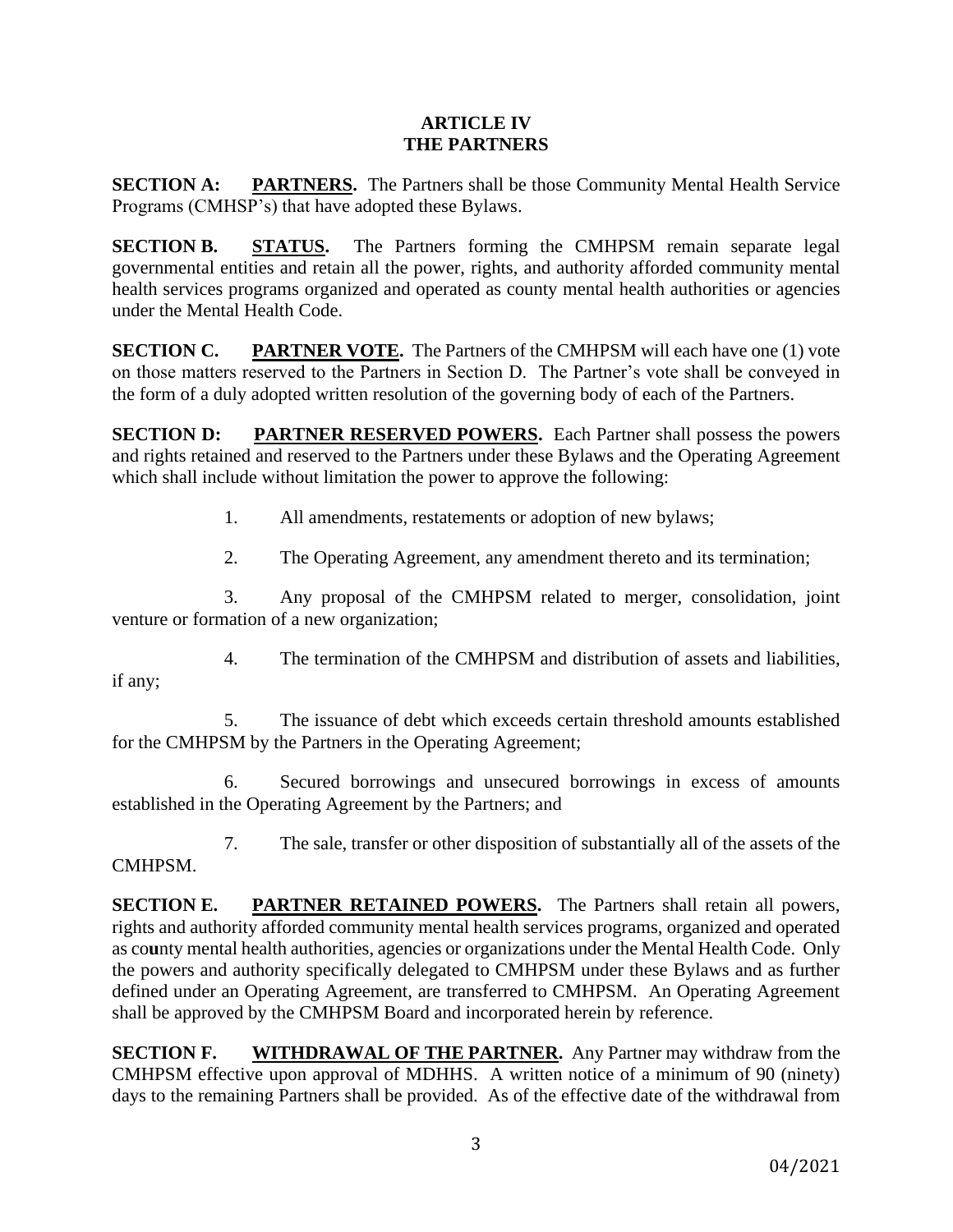the CMHPSM, the Partner will have no further rights or benefits in the CMHPSM. The withdrawal does not absolve the Partner from any other service, performance or any other contractual obligations related to separate agreements established between the Partner and the CMHPSM. In addition, all Partner claims to CMHPSM assets or risk pools shall be pro-rated upon withdrawal as negotiated with MDHHS. The members of the Board appointed by the withdrawing Partner terminate as well, and no replacements will be appointed or vacancy be deemed to have occurred.

**SECTION G. REMOVAL OF THE PARTNER.** A Partner shall be removed from the CMHPSM upon approval of MDHHS and under one of the following conditions: 1) Partner is dissolved under law by the authorizing body , 2) Partner is decertified as a community mental health services program by the State or 3) Partner is assigned to an alternative regional area as determined by the State and communicated in writing to the CMHPSM. In addition, all Partner claims to CMHPSM assets or risk pools shall be pro-rated upon removal as negotiated with MDHHS.

**SECTION H. NEW PARTNERS.** New partners of the CMHPSM may be added pending written support from the State for purposes of preserving the community mental health system. If addition of these new Partners to the CMHPSM is not required by the State, it is seen as within the sole discretion of the existing Partners. Thus, when not required by the State, the addition of new partners to the CMHPSM requires the approval of three-fourths (3/4) of the governing bodies of the existing Partners, conveyed via a duly adopted written resolution of these governing bodies. New partners added to the CMHPSM will be entitled to any membership or governance rights in the same manner as the existing Partners. Any new partners added under this section will forward any claims to existing Medicaid risk reserves to the CMHPSM on a pro-rated basis upon date of admission as negotiated with MDHHS.

**SECTION I. DISPUTE RESOLUTION.** Any dispute between Partners of the CMHPSM related to the interpretation or application of the Bylaws or Operating Agreement will be referred to the CMHPSM regional board for due consideration within thirty (30) days. The resolution of the Bylaws or Operating Agreement dispute will be final upon agreement by the governing boards of three-fourths (3/4) of the Partners, in the form of a duly adopted written resolution of those governing bodies. Any disputes related to any other CMHPSM matter will be resolved according to terms of the Operating Agreement.

**SECTION J. EXERCISE OF RESERVED POWERS.** Any action by the Partners will require the unanimous approval of the existing Partners conveyed in the form of a duly adopted written resolution from their respective governing bodies, to be binding upon the CMHPSM.

## **ARTICLE V BOARD OF DIRECTORS**

**SECTION A GENERAL POWERS.** The business, property and affairs of CMHPSM shall be managed by the Board of Directors.

**SECTION B. NUMBER/COMPOSITION/APPOINTMENT.** The Board of Directors of the CMHPSM shall be a thirteen (13) member board. Each Partner will appoint three individuals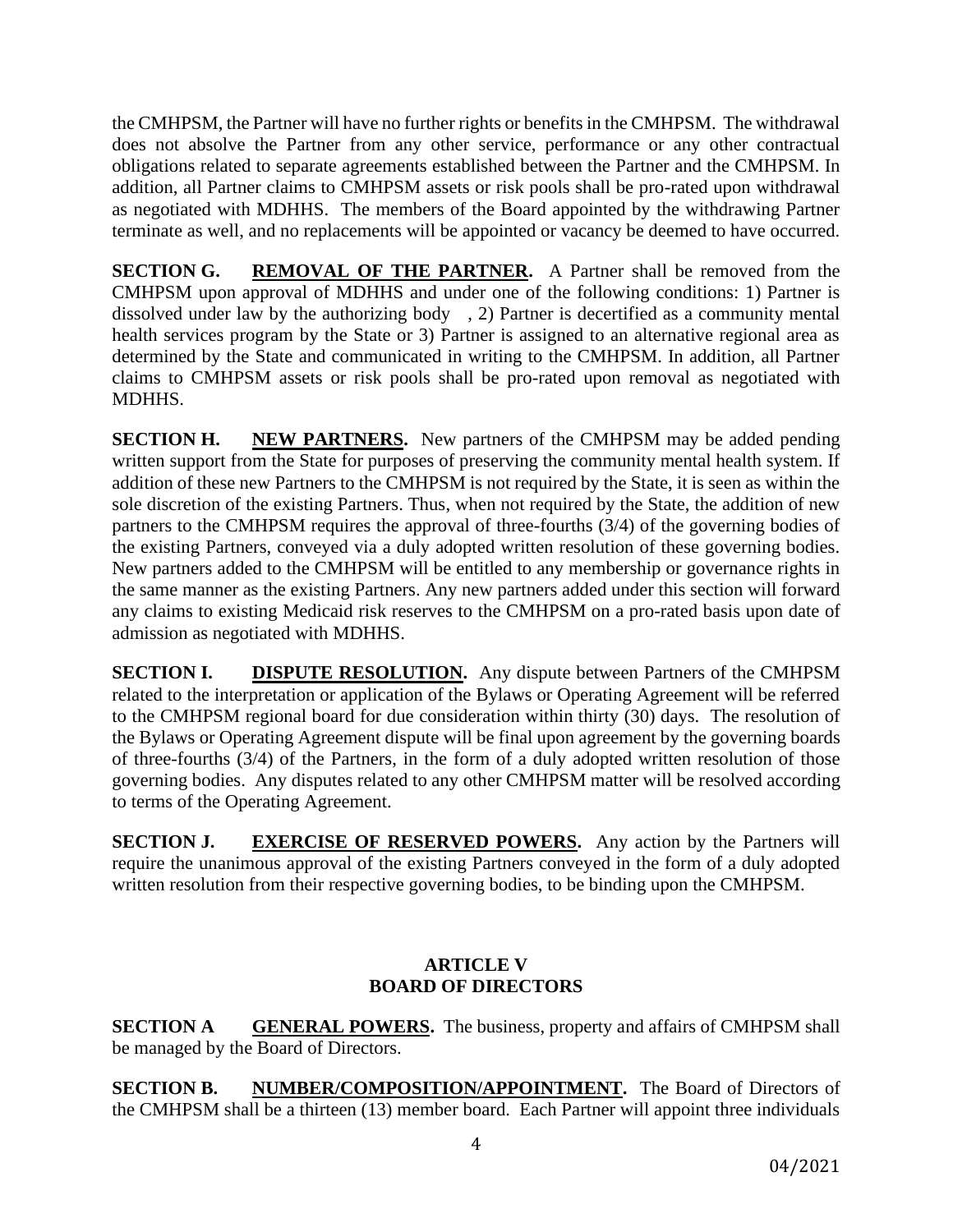from their respective Board roster to the CMHPSM Board of Directors. At least one appointee from each Partner will be required to be a primary or secondary consumer as defined in the Mental Health Code. Appointments are to be coordinated by the Partners so that there are at least two (2) primary consumers on the CMHPSM Board. The final composition of the Board shall include four consumer representatives with at least two of those being individuals who have received or are currently receiving a mental health service. The CMHPSM Board shall appoint one individual nominated by the Substance Use Disorder Oversight Policy Board and who is in Recovery.

**SECTION C. PARTNER BOARD.** CMHPSM Board members may also serve on their respective boards.

**SECTION D. VOTE.** Each individual appointed to the Board shall have one vote.

**SECTION E. TERM.** Appointments to the CMHPSM Board shall be for a three year term.

1. Terms of appointments shall be staggered to ensure that no more than onethird of the Board Members are subject to re-appointment in any given year.

**SECTION F. REMOVAL.** A CMHPSM Board member may be removed for either neglect of official duty or misconduct in office after being given a written statement of reasons and an opportunity to be heard thereon. A vote of three-fourths (3/4) of the CMHPSM Board is required for removal of a CMHPSM Board member. The Partner that appointed the Board member may also remove that member at their discretion. Non-attendance of either three (3) consecutive meetings of the CMHPSM Board or three (3) meetings within a twelve (12) month period will initiate a CMHPSM Board review and may result in removal from the CMHPSM Board.

**SECTION G: RESIGNATION.** The CMHPSM Board member may resign at any time by providing notification to the appointing Partner. The resignation will be effective upon receipt of the notice by the Partner or at a later time as designated in the notice.

**SECTION H. BOARD VACANCIES.** A vacancy on the CMHPSM Board may occur through death, removal or resignation of the Board member. A vacancy shall be filled for an unexpired term by the Partner in the same manner as the original appointment.

**SECTION I. CONFLICT OF INTEREST POLICY.** The Board of Directors shall adopt and adhere to a conflict of interest policy which shall require, among other things, the disclosure to the Board Chairperson and any committee chairperson any actual or possible conflicts of interest. All Board members will annually disclose any conflicts of interest while serving on the Board. Any amendment to the Conflict of Interest Policy shall be approved by three quarters (3/4) vote of the members of the CMHPSM Board.

**SECTION J. GOVERNANCE STYLE.** The Board will govern with an emphasis on outward vision, diversity in viewpoints, strategic leadership, clear distinction of Board and Chief Executive Officer roles, collective rather than individual decisions, and proactivity.

1. The Board will establish written policies reflecting the Board's values and perspectives.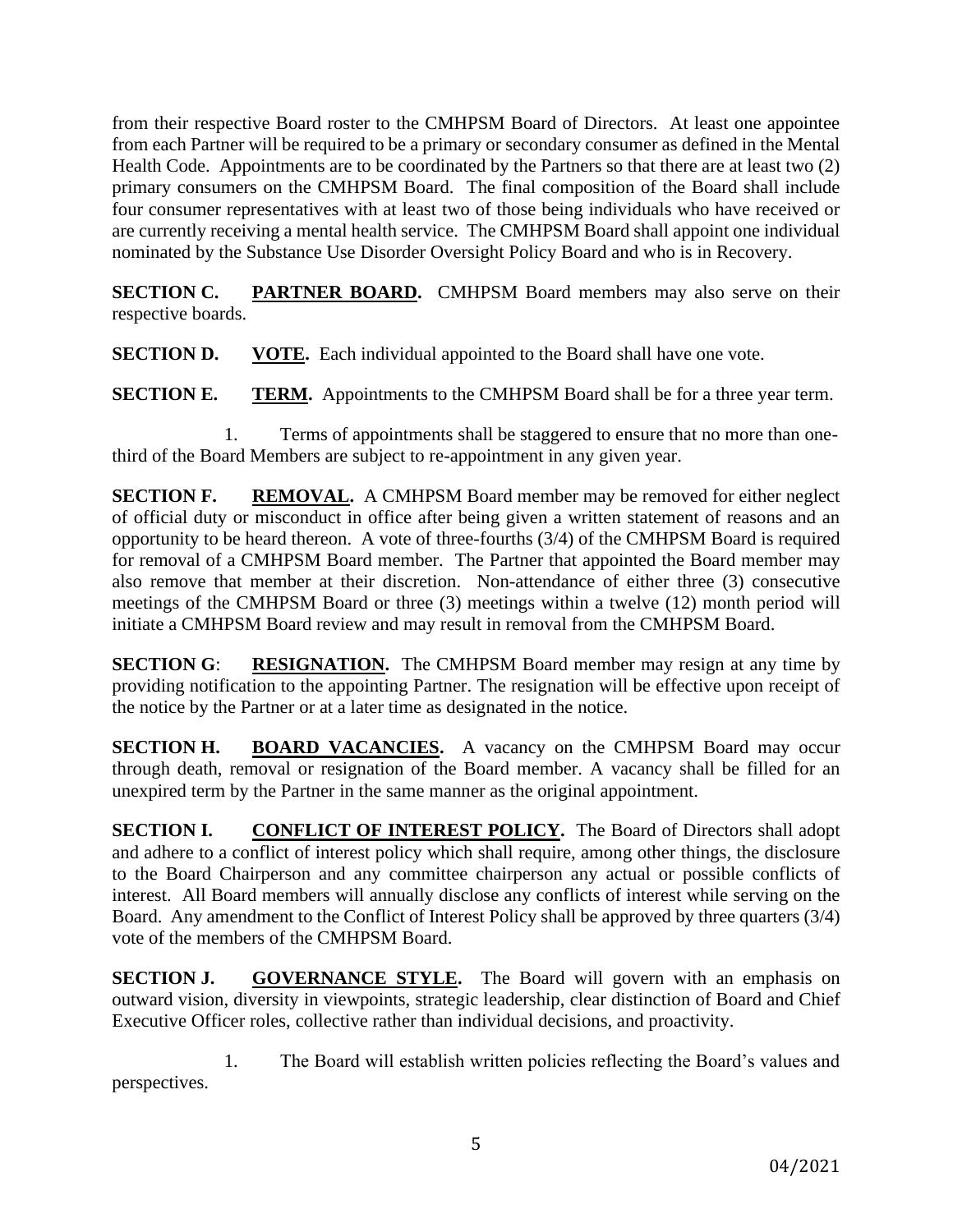2. The Board's major policy focus will be on the intended long-term impacts outside the organization, not on the administrative or programmatic means of attaining those effects.

**SECTION K. SHARED GOVERNANCE.** The CMHPSM, the CMHPSM regional board and Partners will implement a shared governance decision-making model that:

1. Establishes and communicates specific goals based on over-arching priorities and the strategic plan; and

2. Creates and supports an organizational culture conducive to mutual trust and unified collegial action.

3. Fosters a continuous process improvement environment.

**SECTION L. REGIONAL OPERATIONS COMMITTEE.** The CEO will utilize a Regional Operations Committee (ROC) to oversee CMHPSM regional activities as determined by the Board and in conjunction with the CMHPSM staff, prepare material and recommendations for the Board. The function, duties and responsibilities of the ROC are described in the CMHPSM Operating Agreement. The ROC shall be comprised of the Chief Executive Officer of the CMHPSM and the Executive Directors of the Partners that created the CMHPSM.

**SECTION M. STIPENDS.** Each Partner will pay stipends to individuals appointed to Board by the Partner, as determined by that particular Partner.

**SECTION N. BOARD POLICIES.** The Board shall develop governance policies from time to time and each member of the Board shall be responsible for complying with said policies.

### **ARTICLE VI BOARD OFFICERS**

**SECTION A. OFFICERS.** The officers of this Board shall be Chairperson, Vice Chairperson, and Secretary.

1. Only one individual from each Partner may serve as an officer. The CMHPSM officers shall have one-year Sterms, or until such time as their successors are duly elected. Officers shall not serve more than 3 consecutive terms. To ensure that the Chairpersonship rotates, upon the completion of a third term serving as Chairperson, a new Chairperson shall be an individual affiliated with another Partner.

**SECTION B. ELECTION.** The officers shall be elected by a majority vote of the Board at its October Meeting. Nominations for such positions shall be received from the Nominations Committee and the floor. The officers shall take office upon election.

**SECTION C. REMOVAL.** An officer may be removed by a two-thirds (2/3) vote of the serving Board.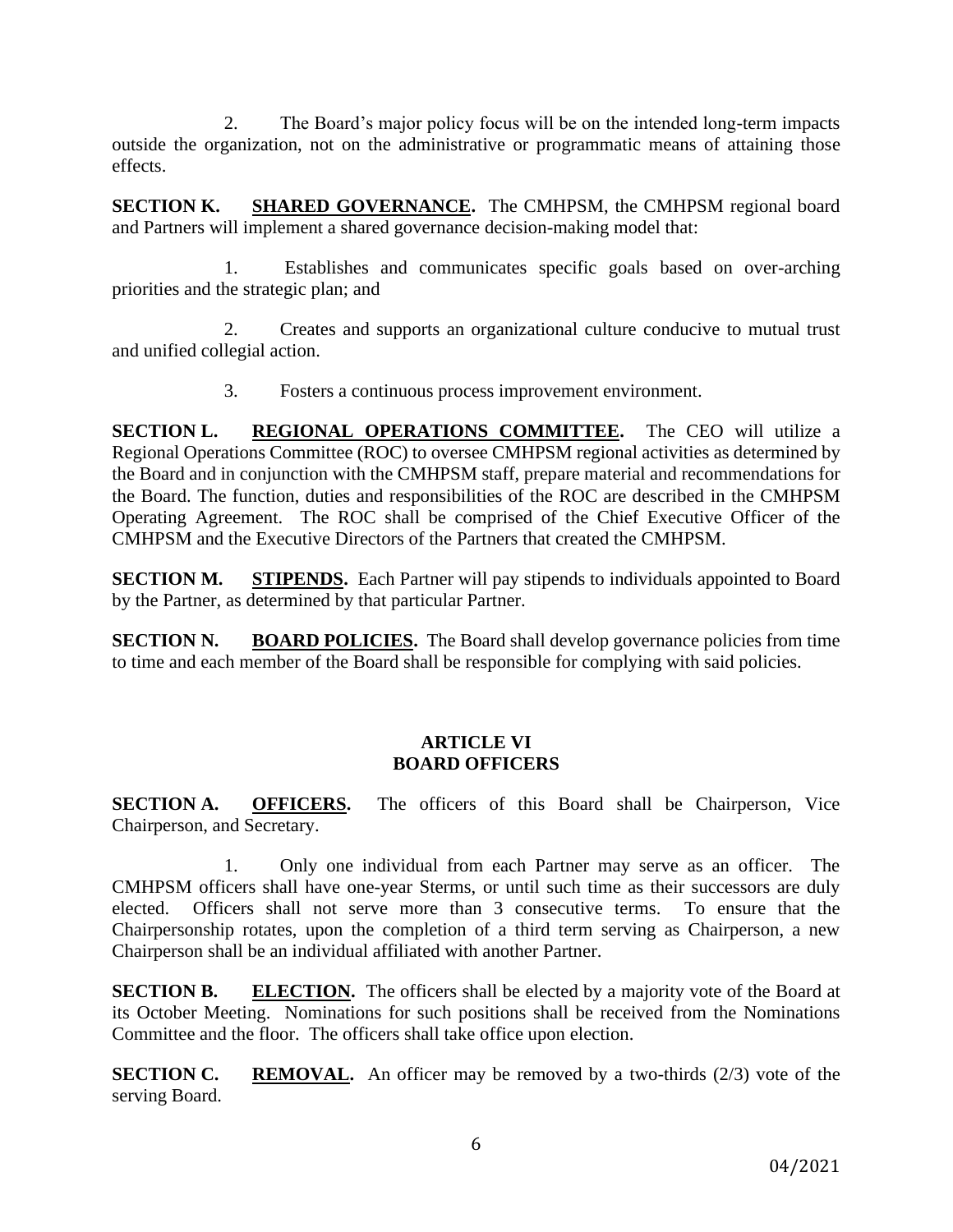### **SECTION D. THE BOARD CHAIRPERSON SHALL**:

1. Preside at all meetings of the Board

2. Appoint members to all committees and the chairperson thereof with Board confirmation

3. Designate representatives to organizations

4. Be responsible for the preparation and distribution of an agenda prior to the Board Meeting in consultation with the Chief Executive Officer.

5. Sign such documents as are approved by the Board.

6. Perform such other necessary and reasonable responsibilities as pertain to the office of the Board Chairperson.

### **SECTION E**. **THE VICE-CHAIRPERSON SHALL**:

1. Assume the responsibilities and duties of the Chairperson in his/her absence.

2. Perform such other necessary and reasonable responsibilities as pertain to the office of Vice-Chairperson.

## **SECTION F. THE SECRETARY SHALL**:

1. Sign the official minutes after approval by the Board.

2. Assume the responsibilities and duties of the Chairperson in the absences of the Chairperson and Vice-Chairperson.

3. Perform such other necessary and reasonable responsibilities as pertain to the office of Secretary.

### **ARTICLE VII BOARD MEETINGS**

**SECTION A. REGULAR MEETINGS.** The Board shall meet a minimum of six (6) times per year at a time and place specified by the Board in compliance with the Open Meetings Act, 1976 PA 267; MCL 15.261 et seq.

**SECTION B.** SPECIAL MEETINGS. Special meetings may be called at the discretion of the Board Chairperson or upon written request to the Board Secretary by one third of the Board, and shall be conducted in compliance with the Open Meetings Act, 1976 PA 267; MCL 15.261 et seq. All Board members shall be notified of special meetings at least 36 hours in advance by personal delivery, e-mail, fax or telephone, and provided with the agenda.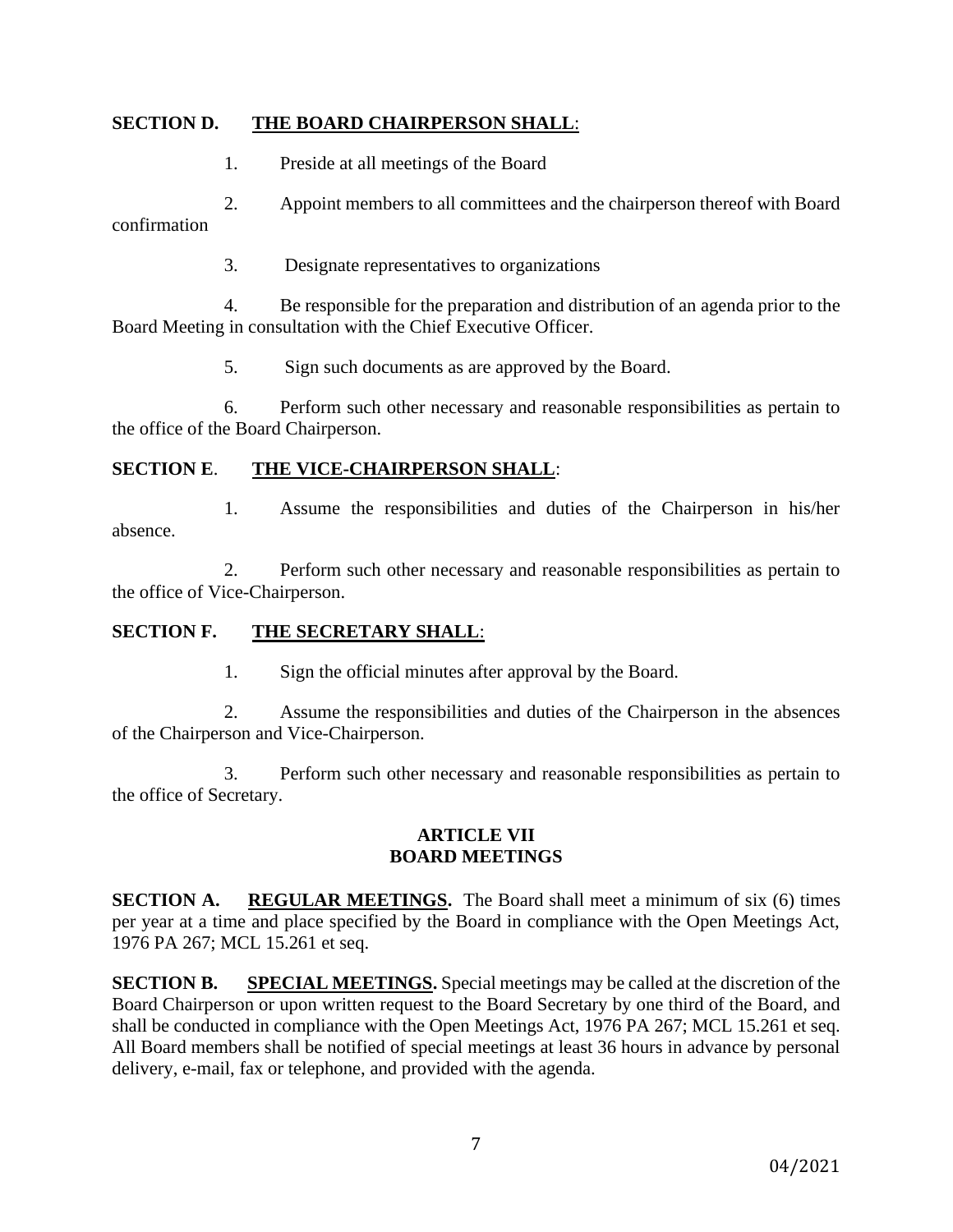**SECTION C.** QUORUM. A quorum shall consist of seven (7) members when all thirteen (13) members of the CMHPSM Board are appointed and serving. A majority of the members shall constitute a quorum when there are less than thirteen (13) total members appointed and serving. Every Board member shall vote on all matters, unless excused by the Board Chairperson. The Chairperson shall vote on all matters, unless excused by the Board. A majority of the Board members present shall be required to approve all items except the following, which shall require a two-thirds vote of the full Board.

- a. The hiring and firing of the Chief Executive Officer;
- b. Proposing amendments to these Bylaws

**SECTION D**. **RULES OF ORDER.** Robert's Rules of Order, the most recent edition, shall govern the Board where applicable.

**SECTION E. PUBLIC.** The public may comment upon recognition by the Chairperson in line with the Open Meetings Act.

### **ARTICLE VIII BOARD COMMITTEES**

**SECTION A. NOMINATIONS COMMITTEE.** Members of the Nominations Committee will be selected by the Board during the month prior to the Board's election of officers.

**SECTION B. OTHER.** Other committees may be established as determined by the Board.

### **ARTICLE IX CMHPSM ADVISORY BOARDS/COUNCILS**

**SECTION A. THE CMHPSM BOARDS/COUNCILS.** The CMHPSM shall have Boards/Councils that are designed to provide advice and consultation to the CMHPSM Board of the Directors, the ROC, the staff of the CMHPSM, and the Partners on a variety of significant issues related to the provision of services to people with mental illness, substance use disorders, intellectual/developmental disabilities, and children and youth with serious emotional disturbances. Membership **o**n the Boards/Councils is determined by relevant state and federal laws, payer contracts, and the Bylaws of each council. Each council shall appoint its own Chairperson.

1. Substance Use Disorders Oversight Policy Board.

a. If the CMHPSM is a Department-Designated Community Mental Health Entity, as defined in Section 100a(22) of 2012 P.A. 500, CMHPSM shall create a Substance Use Disorder Oversight Policy Board ("SUD Board") pursuant to MCL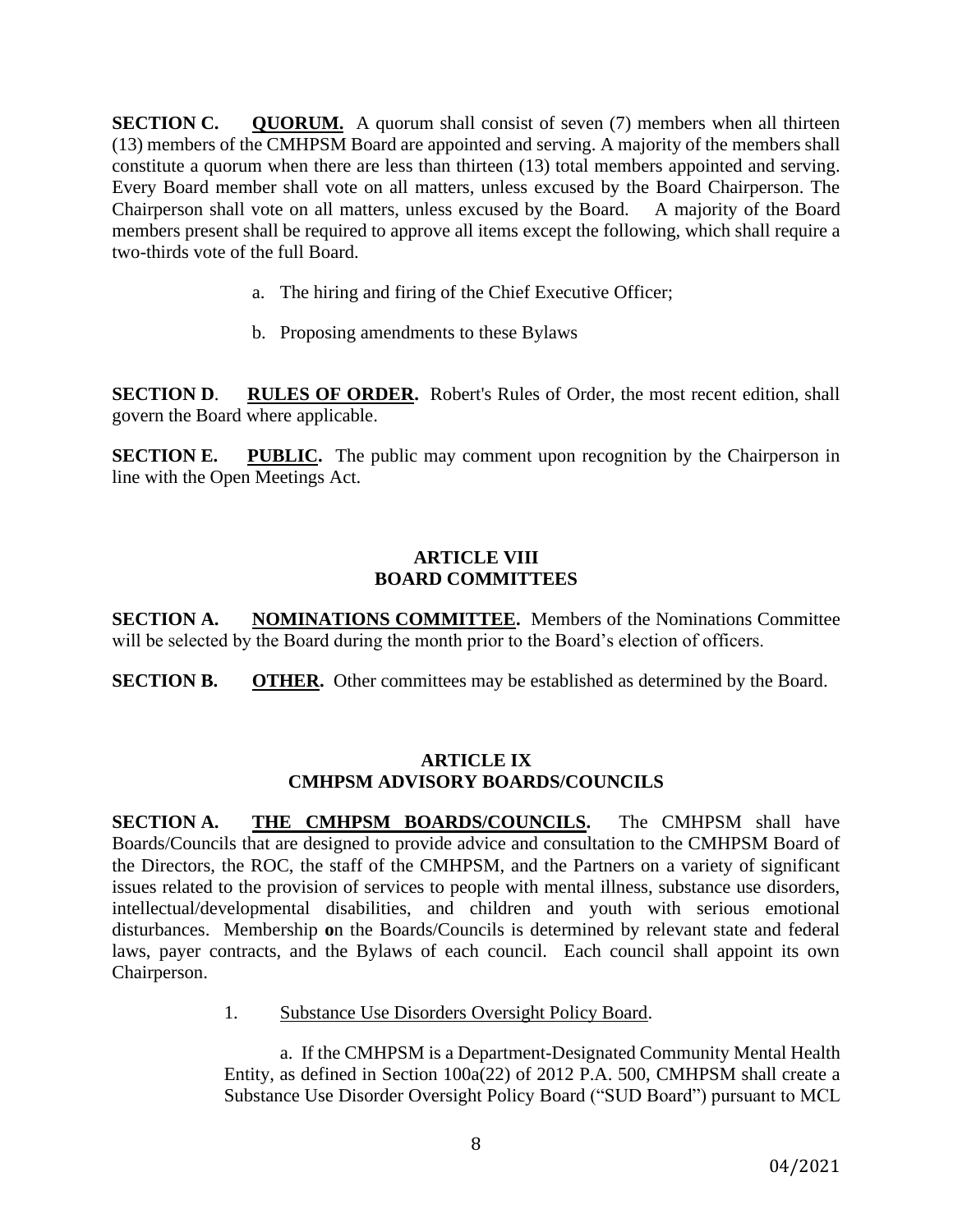330.1287 of the Mental Health Code, 1974 P.A. 258-2A, through a contract with each of the counties served by the CMHPSM (the "Establishing Agreement").

b. Composition. The SUD Board shall consist of at least one (1) member appointed by the county board of commissioners for each county served by the CMHPSM and other members called for in the Establishing Agreement.

c. Functions and Responsibilities. The SUD Board shall perform the functions and responsibilities assigned to it in the Establishing Agreement with the counties, which shall include at a minimum:

i. Approval of any CMHPSM budget containing local funds for treatment or prevention of substance use disorders;

ii. Advise and make recommendations regarding CMHPSM budgets for substance use disorder treatment or prevention using other nonlocal funding sources;

iii. Advise and make recommendations regarding contracts with substance use disorder treatment or prevention providers; and

iv. Any other terms agreed to by the parties to the Establishing Agreement, consistent with authorizing legislation.

#### **ARTICLE X STAFF**

**SECTION A. CHIEF EXECUTIVE OFFICER.** The Board of Directors of the CMHPSM shall appoint and the CMHPSM shall employ a Chief Executive Officer who shall be responsible for the day-to-day operation of the CMHPSM in accordance with the requirements and policies established by the State of Michigan and the Board.

**SECTION B. FISCAL OFFICER.** The CMHPSM shall employ a fiscal officer who shall report to the Chief Executive Officer and shall receive, deposit, invest, and disburse the CMHPSM's funds in the manner authorized by the Board, and shall have charge and custody over CMHPSM funds and securities, maintain accurate records of CMHPSM receipts and disbursements, deposit all moneys and securities received by the CMHPSM at such depositories in the CMHPSM's name that may be designated by the Board and perform all duties incident to the office and as assigned by the Chief Executive Officer. The financial officer has the responsibilities set forth in MCL 330.1204b and will be responsible for receiving, depositing, investing and disbursing the CMHPSM'S funds in the manner authorized by these Bylaws and board of directors in accordance with the CMHPSM'S Operating Agreement.

**SECTION C. OTHERS.** Functions required by statue or contract(s) with funding sources may be carried out directly by the CMHPSM, by specific staff of one or more of the Partners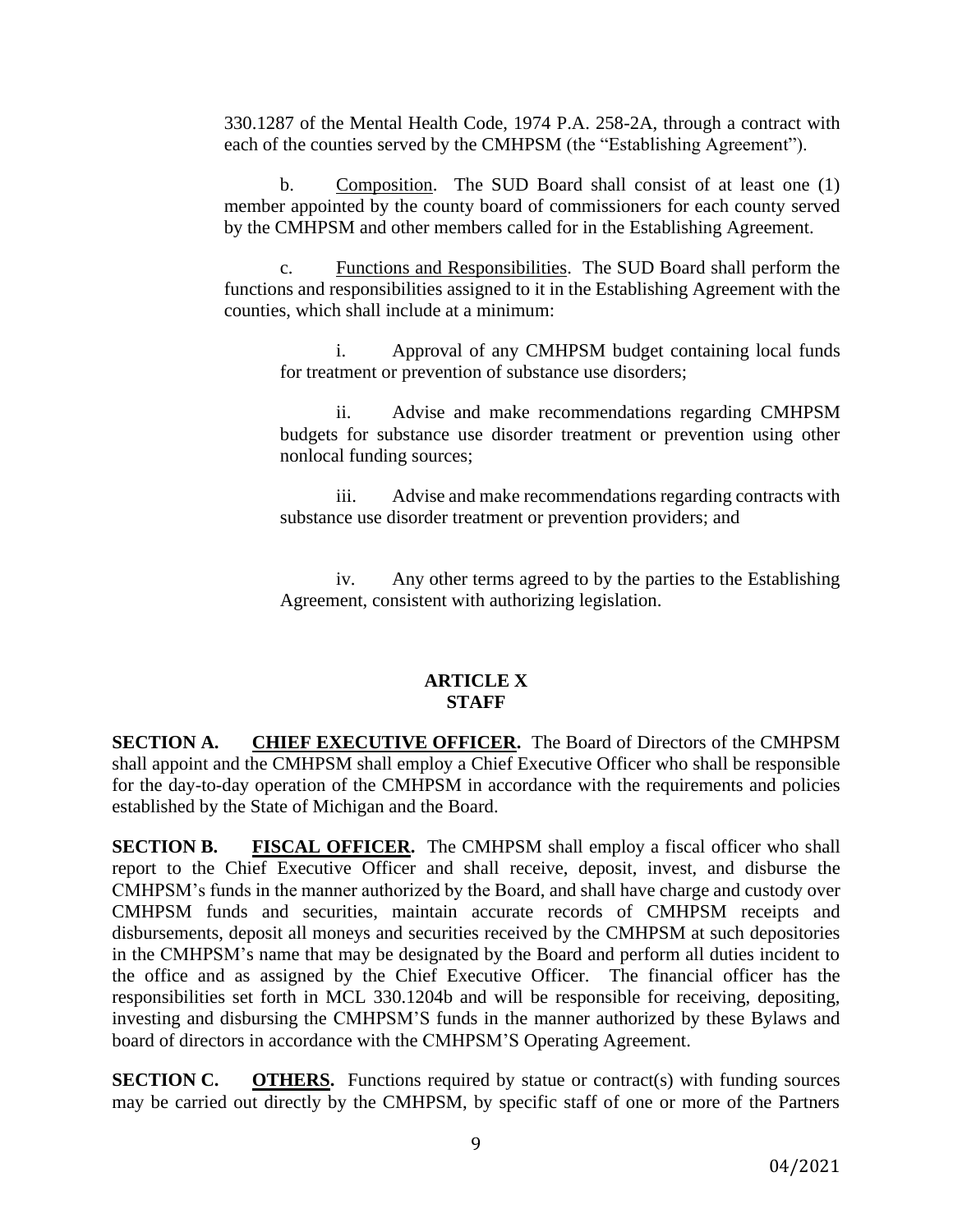entities as agreed upon by all Partners, or as a delegated function as specified in contracts between the CMHPSM and the Partners.

### **ARTICLE XI MANAGEMENT AND ACCOUNTABILITY FOR ASSETS AND LIABILITIES, AND CONTRACTING**

**SECTION A. REVENUES.** The CMHPSM revenues shall be equitably allocated among the Partners in the following manner:

1. Federal Medicaid funds for the provision of Specialty Services shall be allocated on an actuarially sound basis at funding levels necessitated by the Partner to deliver all medically necessary services to covered individuals; and

2. Federal Block Grant funds shall be allocated according to the contract(s) connected with the Block Grants; and

3. Each CMHSP Partner shall retain and manage local funds, loans, grants, bequests, that are not required for or related to the provision of Medicaid services or to meet local match requirements for Federal Block Grants.

**SECTION B. CAPITAL AND OPERATING COSTS.** The method for allocating and financing the CMHPSM's capital and operating costs, payment to reserve funds, and payments of principal and interest on obligations shall be in proportion to Article XI., Section A.(1-3) above.

**SECTION C. OTHER ASSETS.** The CMHPSM Board shall direct the method for allocating any other assets, whenever possible, in accordance with Article XI., Section A. (1-3) above.

**SECTION D. SURPLUS FUNDS.** After the completion of the CMHPSM's purpose as specified in these Bylaws, any surplus funds shall be budgeted to the CMHSP Partners as directed by the CMHPSM Board per Article XI., Section A. (1-3) above.

**SECTION E. CONTRACTS.** The CMHPSM Board shall delineate the parameters in governance policies which the Chief Executive Officer of the CMHPSM may enter into contracts on behalf of the CMHPSM with third parties, including contracts involving the acquisition, ownership, custody, operations, maintenance, lease or sale of real personal property and the deposit, division or distribution of property acquired by the execution of a contract.

**SECTION F. COSTS AND EXPENSES.** The CMHPSM Board will regularly calculate, assess, vote on, and collect from the Partners each Partner's designated share of the CMHPSM's cost and expenses prior to making distributions of funds to the Partners, to avoid a Partner's nonpayment of its designated share of the CMHPSM's expenses and infringe upon the rights of other Partners.

**SECTION G. SPECIAL FUND ACCOUNT.** The CMHPSM shall not be entitled to a Partner's special fund account under 226a unless that Partner specifically contracts with the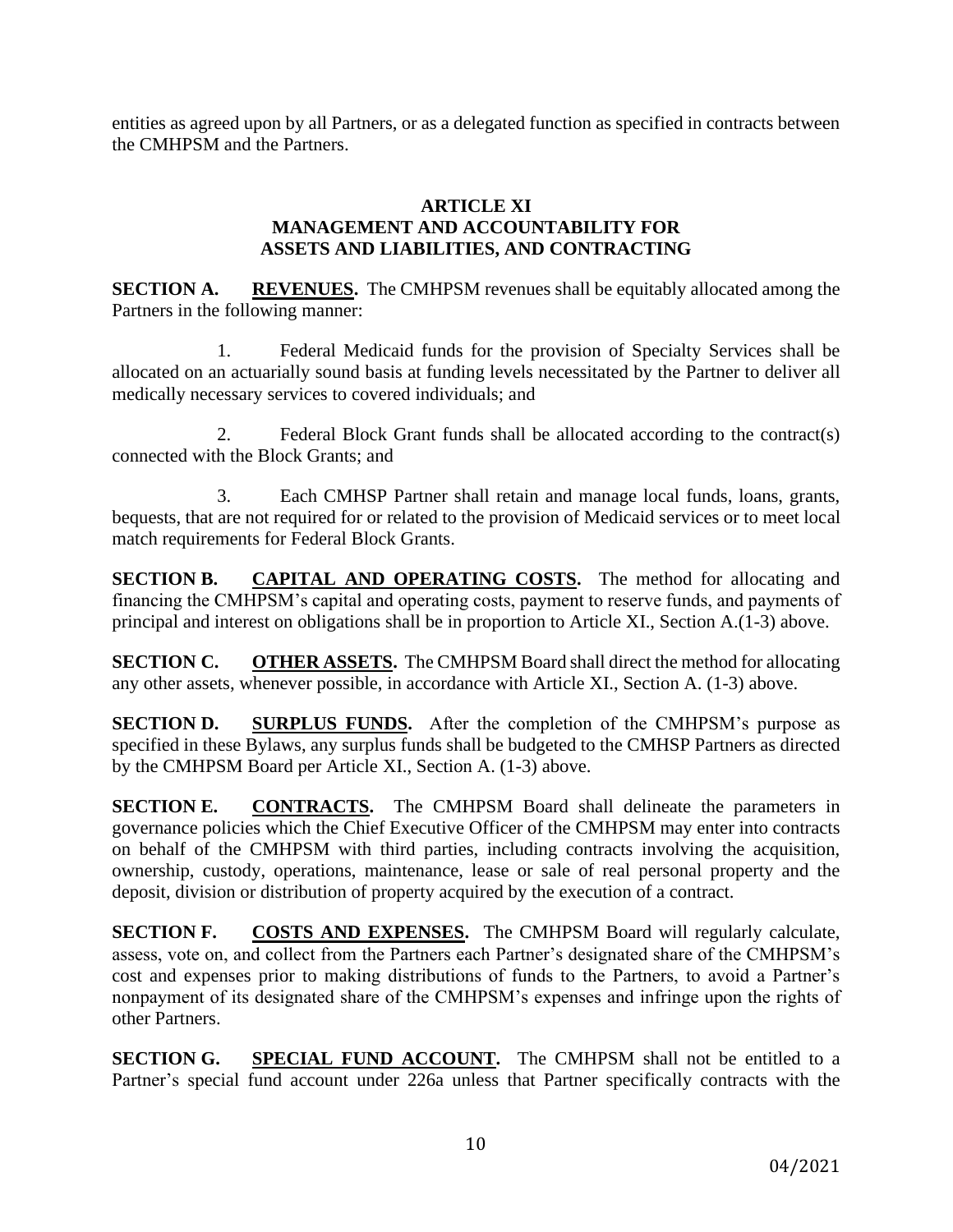CMHPSM for such activity or upon the revocation of the Partner's community mental health services programs certification with the State of Michigan under MCL § 330.1232a.

**SECTION H. STRICT ACCOUNTABILITY OF ALL FUNDS.** There shall be an Annual Audit of all the CMHPSM's receipts and disbursements. The audit results shall be shared with the CMHPSM Board of Directors, the Partners, and other key stakeholders both as required and requested. Financial reports shall be given to the CMHPSM Board members and the Partners at a frequency to be determined by the CMHPSM Board.

**SECTION I. REGIONAL FINANCING.** The CMHPSM and the Partners shall establish governance policy related to financial matters within the Region, to be set forth in greater detail in the Regional Operating Agreement.

### **ARTICLE XII IMMUNITY/LIABILITY/INSURANCE**

**SECTION A. GOVERNMENTAL IMMUNITY.** All the privileges and immunities from liability and exemptions from laws, ordinances, and rules provided under MCL § 330.1205(3)(b) of the Mental Health Code to county community mental health services programs and their Board members, officers, and administrators, and county elected officials and employees of county government are retained by the CMHPSM and the CMHPSM's Board members, officers, agents, and employees, as provided in MCL § 330.1204b(4).

**SECTION B. LIABILITY**. Except as required by law, these Bylaws, or any agreement between the Partners or the Partners and the CMHPSM, the Partners shall not be responsible for the acts, omissions, debts or other obligations and responsibilities of the CMHPSM or any other Partner or the Board members, employees, agents and representatives of the CMHPSM or the other Partners, whether acting separately or jointly under these Bylaws or pursuant to any such agreements. The Partners shall only be bound and obligated as expressly agreed to by each Partner and no Partner may otherwise obligate any other Partner.

1. All liability to third parties, loss, or damage as a result of claims, demands, costs, or judgments arising out of activities to be carried out by the CMHPSM shall be the sole and nontransferable responsibility of the CMHPSM, and not the responsibility of the Partner, if the liability, loss, or damage is caused by, or arises out of, the actions or failure to act by the CMHPSM, its Board members, officers, employees or representatives; provided that nothing herein shall be construed as a waiver of any governmental or other immunity that has been provided to the CMHPSM or its Board members, officers, employees or representatives, by statute or court decisions.

2. All liability to third parties, loss, or damage as a result of claims, demands, costs, or judgments arising out of activities to be carried out by the Partner shall be the sole and nontransferable responsibility of the Partner and not the responsibility of the CMHPSM, if the liability, loss, or damage is caused by, or arises out of, the actions or failure to act by the Partner, its Board members, officers, directors, employees and authorized representatives; provided that nothing herein shall be construed as a waiver of any governmental or other immunity that has been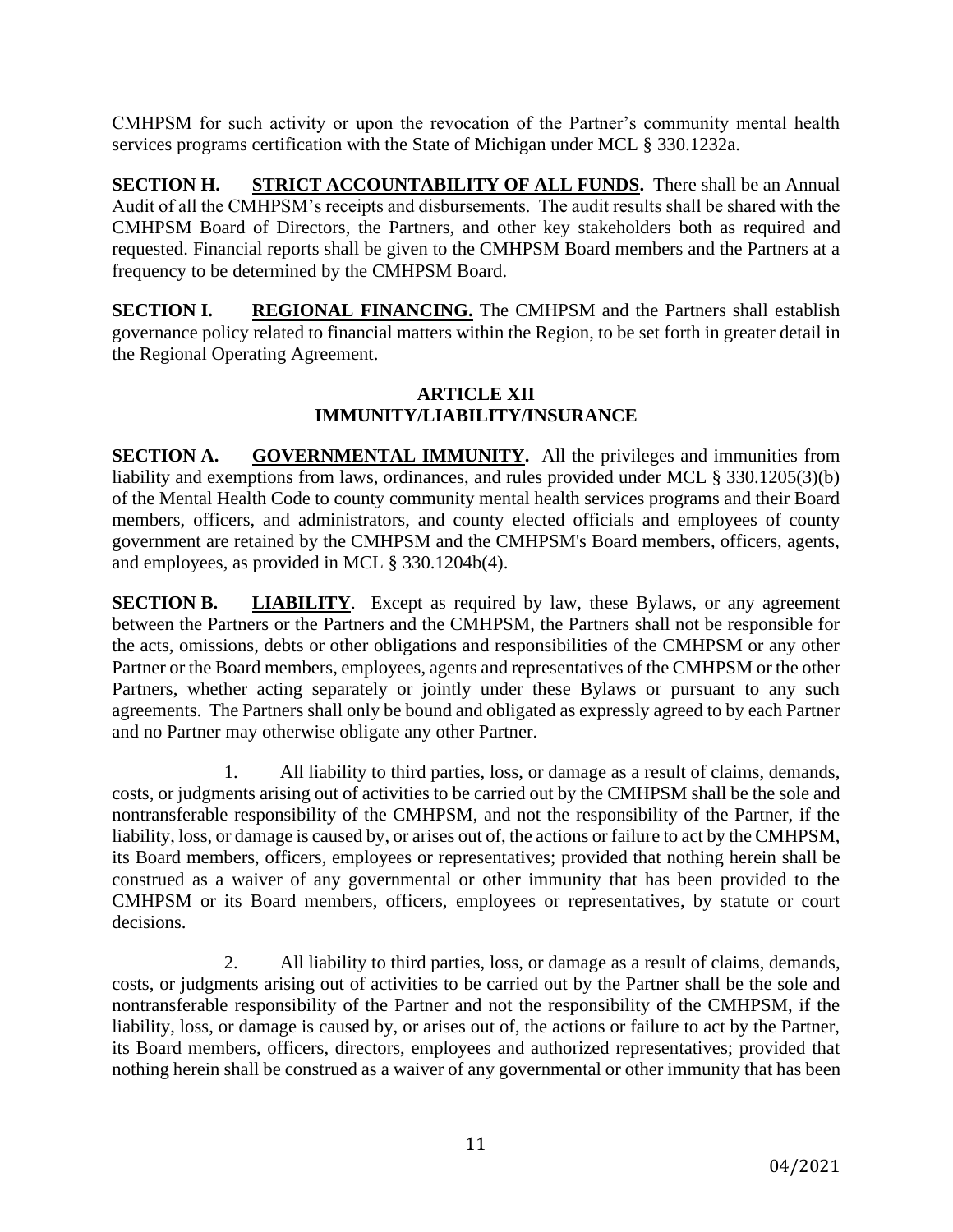provided to the Partner or its Board members, officers, employees or representatives, by statute or court decisions.

3. Each Partner and the Regional CMHPSM will obtain its own legal counsel and will bear its own costs including judgments in any litigation which may arise out of its activities to be carried out pursuant to its obligations under these Bylaws or any agreement between the Partners or the Partners and the CMHPSM. It is specifically understood that no indemnification will be provided in such litigation.

4. In the event that liability to third parties, loss or damage arises as a result of activities conducted jointly under these Bylaws or any agreement between the Partners or the Partners and the CMHPSM, such liability, loss or damages shall be borne by each party in relation to each party's responsibilities under the joint activities, provided that nothing herein shall be construed as a waiver of any governmental or other immunity granted to any of said parties as provided by applicable statutes and/or court decisions.

5. Under these Bylaws, it is the intent that each of the Partners and the CMHPSM shall separately bear and shall be separately responsible for only those financial obligations related to their respective duties and responsibilities.

6. Insurance. The CMHPSM may purchase and maintain insurance on behalf of any person who is or was an CMHPSM Board member, officer, employee or representative of the CMHPSM, against any liability asserted against the person and incurred by him or her in any such capacity or arising out of his or her status as such, whether or not the CMHPSM would have power to indemnify the person against such liability under these Bylaws or the laws of the State of Michigan.

### **ARTICLE XIII REPORT**

**SECTION A.** ANNUAL REPORT. The CMHPSM shall provide an annual report of its activities to each Partner and other stakeholders as required or requested.

**SECTION B. OTHER REPORTS.** Other reports may be required by the Board from time to time and shall be prepared and presented as required by the Board.

## **ARTICLE XIV NON-DISCRIMINATION**

**SECTION A. NON-DISCRIMINATION.** The CMHPSM shall not discriminate against any individual in hiring or promotion, election or appointment to office or directorship, on the basis of race, creed, color, religion, national origin, sex, sexual orientation, age, height, weight, marital status or disability